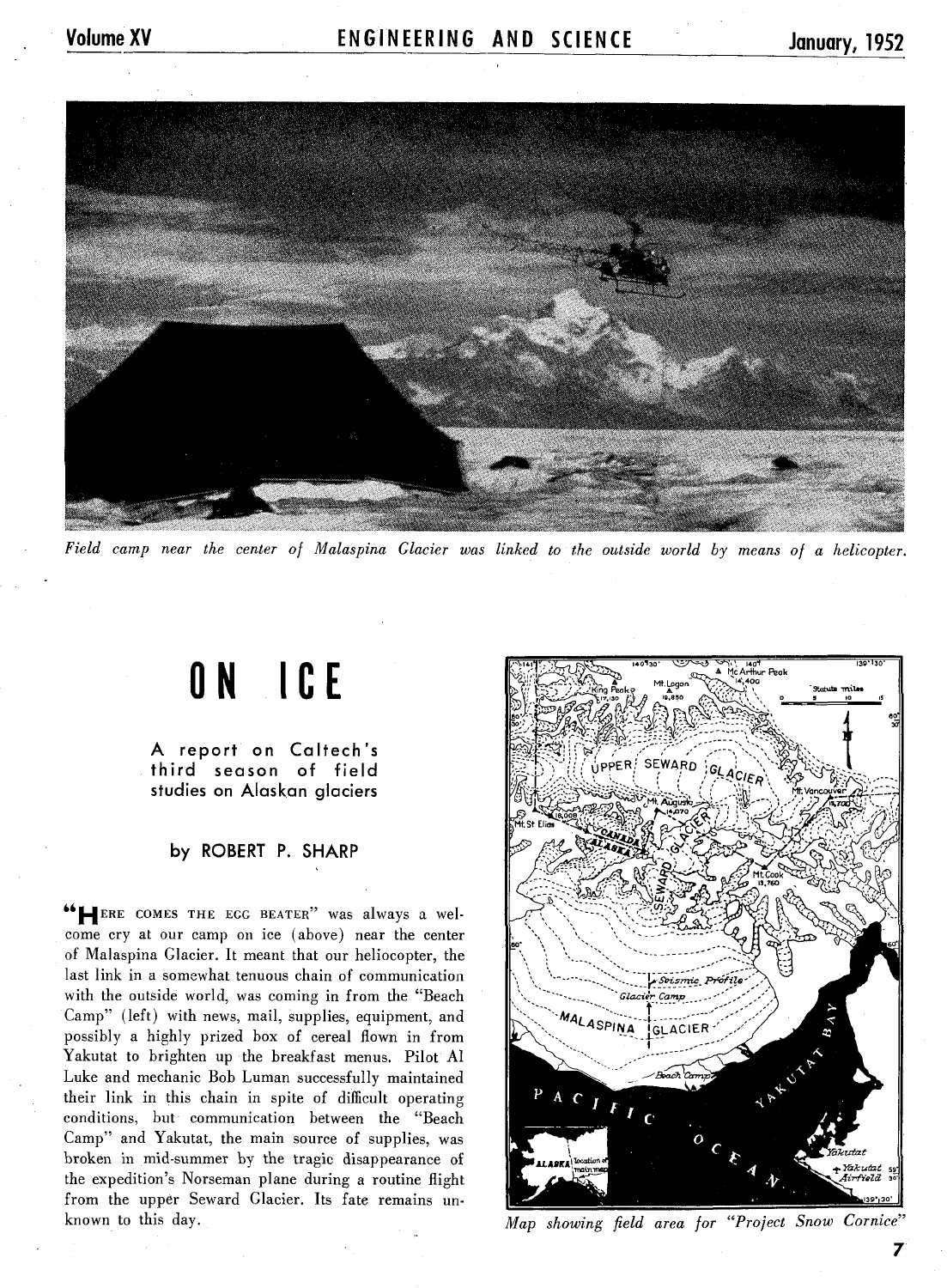

*East margin of Malaspina Glacier, covering more than 1000 square miles of the flat coastal plain of southern Alaska.* 

The summer of 1951 constituted Caltech's third season of field studies on Alaskan glaciers as part of "Project Snow Cornice,'' an endeavor of the Arctic Institute of North America directed by Walter A, Wood. Initial phases of this activity have been earlier reported in *Engineering and Science* (November, 1948). Field work in 1949 yielded good data on temperature regimen, meltwater behavior, the processes and mechanisms converting snow to glacier ice, and the items of income and expenditure in the glacier's budget. This work will not be treated here except to note that even in an average year the budget of the Seward-Malaspina glacier system

shows a deficit in the neighborhood of 850 billion gallons of water, thus overshadowing in size at least, the deficit in our national monetary budget.

In previous years, most of the work had been devoted to the upper reaches of this glacier system, but in the summer of 1951 attention was focused on the Malaspina Glacier, a great sheet of ice covering more than 1000 square miles of the flat coastal plain of southern Alaska along the foot of the St. Elias Mountains (above). Our principal objectives were to determine the mode of flowage within this sheet of ice and to relate it to the structures developed therein (below). Ceologists have



*Study of structures like those shown here leads to a better understanding of the mode of flowage within a glacier.*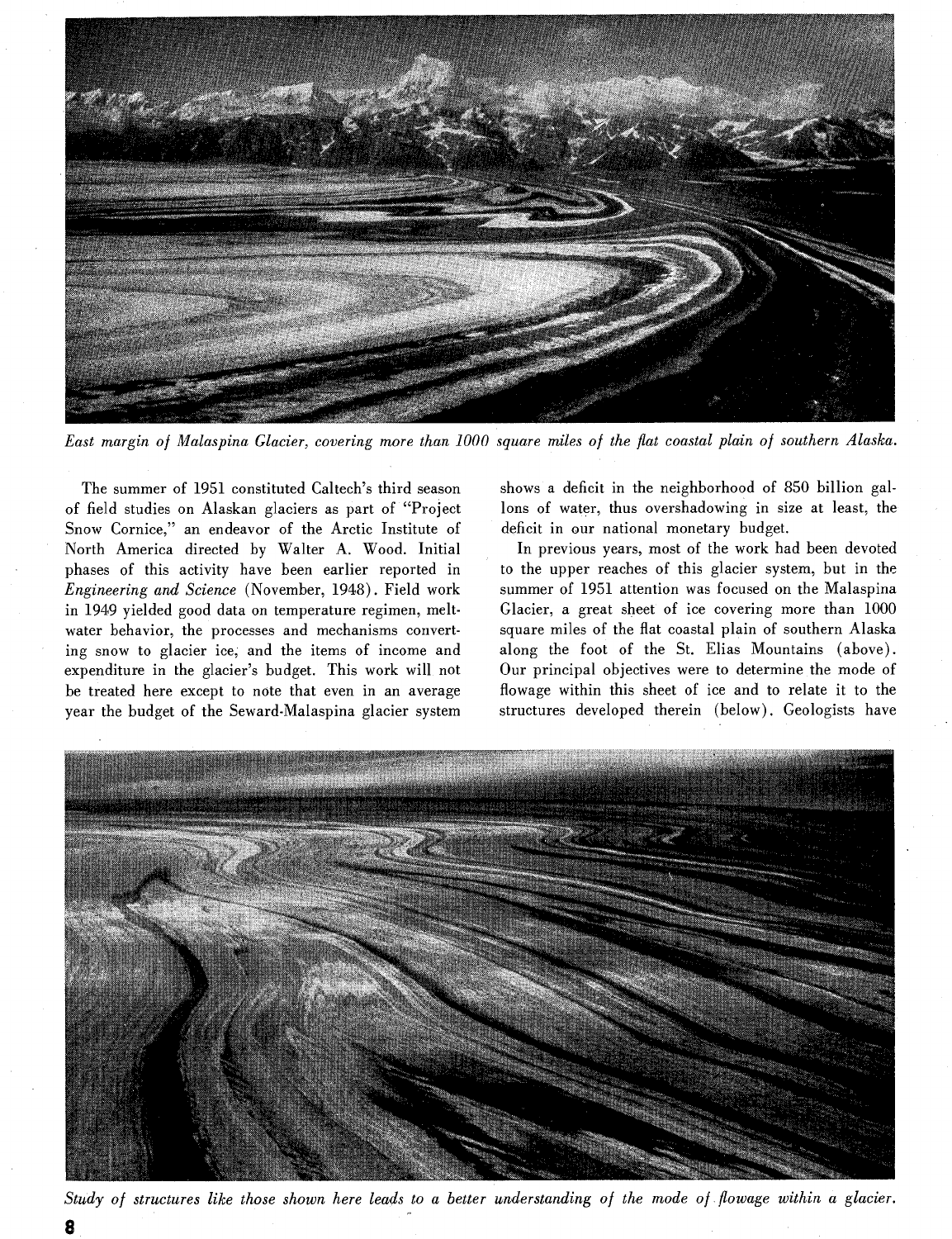long been interested in glacier movement, because ice is a rock which undergoes solid flowage on the Earth's surface where the process can be observed and not, as in the case of most other rocks, far beneath the surface beyond the view of man.

It is perfectly logical to suppose that an ice stream flowing down a steep mountain canyon moves in part by sliding over its rock floor, especially where its base is well lubricated by meltwater. Nonetheless, studies of glacier flow show that only a small fraction of the total movement occurs in this manner; the rest is by adjustment within the ice body itself. Some of this movement takes place by slippage along discrete shear planes, at least in the brittle and somewhat rigid crust of a glacier, for displacements of this type have actually been measured. However, it seems equally certain that at greater depth within the ice much of the yielding is by a type of solid flowage that obeys some of the laws of fluid mechanics. The laminar character of this solid flow is recorded by the prominent banded or foliated structure in glacier ice. This foliation closely resembles that of metamorphic rocks which are thought to have experienced similar flowage deep within the Earth's crust. The major problem is to determine the mechanism by which this solid flow occurs.

## **Glaciological theories**

Glaciers consist of relatively large ice crystals, some many inches in diameter, all in close contact. One theory holds that the ice mass yields by shifting and rotation of these individual crystals, a process presumably facilitated by local and temporary pressure melting. Another concept calls for yielding by slippage along distinct planes within the individual crystals. Neither theory is necessarily exclusive of the other, and just how much



*Preparing a thin-section of ice for study on an oversized universal stage, which is shown at the left.* 

of the solid flow in ice is due to intergranular shifting and how much to intragranular slippage remains an open question.

Aspects of this problem were attacked on the Malaspina by George P. Rigsby ('448), assisted by Donald **K.**  Baker ('50), using an oversized universal stage (above), constructed by Rudolph von Huene **('34).** Rigsby was able to determine the size, intercrystalline relation, and crystallographic orientation of the grains in thin-sections of ice cut from the glacier. This study showed that the various ice crystals were complexly and intricately intergrown, a relation previously demonstrated by Dr. Henri Bader during the 1949 work. If the same intercrystalline relations exist deep within the glacier as on the surface, significant flowage by intergranular shifting is out of



*This sensitive micro-altimeter determines elevations accurately for use in gravity survey calculations.* 



*The gravity meter is used for determining the configuration of the rock floor beneath the glacier.*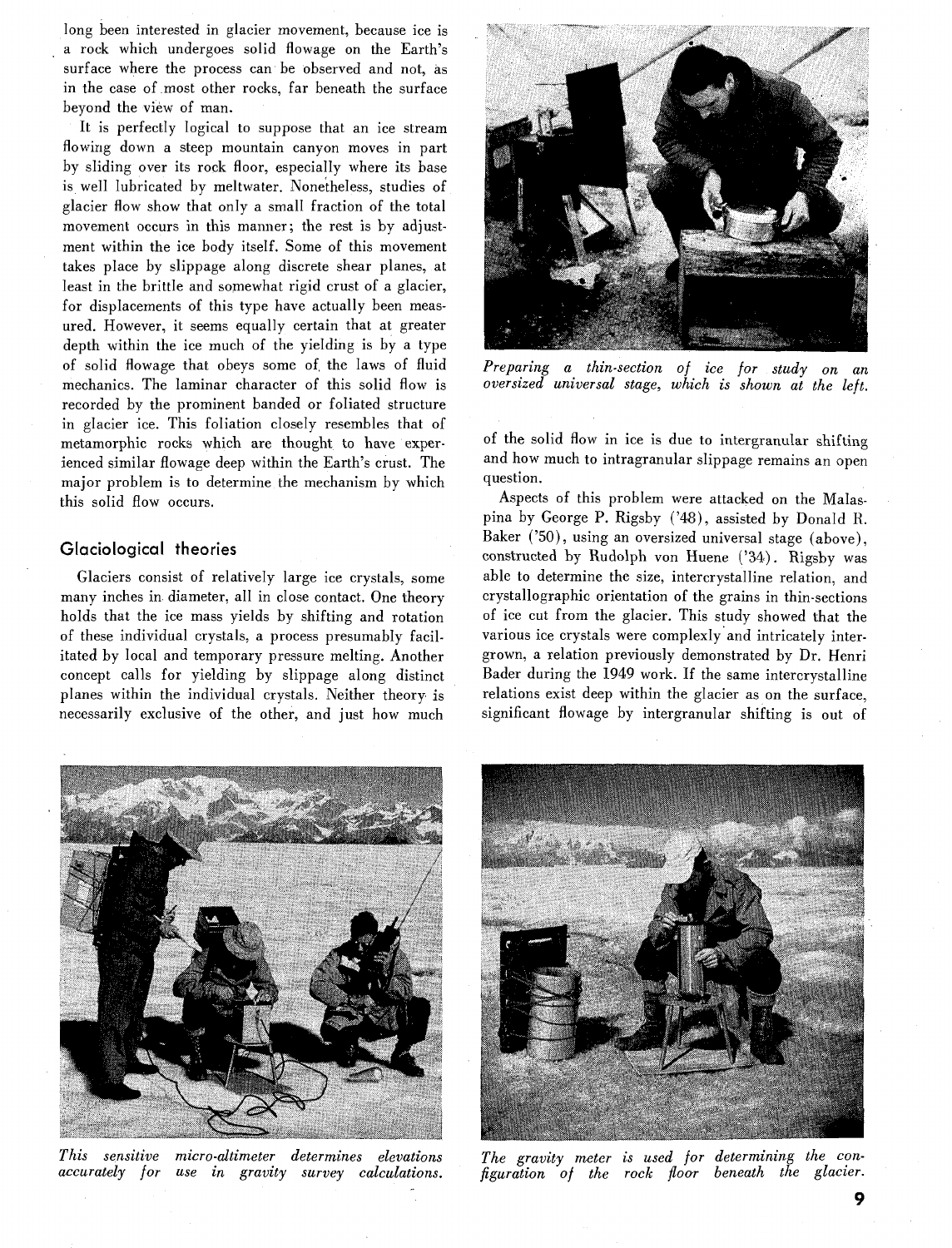

*Field workers operate xismic recording equipmen for ~neasuring thickness oj ice.* 

the question. It was also found that optical axes of the crystals in the Malaspina ice had strong preferred orientations. According to theory, the orientation should be such that the direction of easiest yielding (a glide plane) in each crystal is parallel to the direction of shear in the ice body. Heretofore, it has been thought that only one direction of easy gliding existed in an ice crystal, but the results obtained here suggest that the picture may be considerably more complicated and that at least two other directions of gliding may be involved. We feel reasonably certain that a considerable amount of the flow experienced by Malaspina ice has occurred by slippage along glide planes in the individual crystals, because the optical orientations of these crystals bear a definite and consistent relation to the banding in the ice created by flowage.

Let us now return briefly to the mental picture of an ice stream flowing down a steep mountain canyon. It is easy to see how a component of gravity parallel to the sloping canyon floor can the prime motive force for this movement, no matter what the detailed mechanics. But how about a sheet of ice resting on a flat surface?



*Diagrammatic representation of two possible modes of*  flow in a sheet of ice resting on a horizontal floor.

It is known that such masses flow, but the motive force cannot be a component of gravity parallel to the flat rock floor. In the early stages of World War 11, Max Demorest, an American glaciologist who later perished during a rescue mission on the Greenland Ice Sheet, expressed more clearly than before the idea that flowage in such a sheet is caused primarily by pressure differences within the ice mass arising from unequal thicknesses. According to this concept, plastic ice deep within the glacier is squeezed or extruded from regions of high pressure toward regions of lower pressure, usually the margins of the sheet (below).

This deductive idea has been attacked on theoretical grounds by British glaciologists and physicists, with the counter suggestion that a sheet of ice flows across a flat land surface by movement along planes within the glacier which slope downward toward the margin. It was obviously time for a return to the field to gather further data and to test these opposed concepts. This was another objective of the Malaspina work.

## **Field testing**

First, we had to know something about the configuration and slope of the rock floor beneath Malaspind Glacier. This problem was attacked by C. R. Allen (M.S., '51) and G. I. Smith (M.S., '51) with seismic equipment (above) and a gravity meter, the latter generously loaned by Atlas Exploration Co. of Houston. The gravity work was greatly aided by a sensitive micro-altimeter loaned by United Geophysical Co., Pasadena. Allen and Smith, briefed and trained by Dr. C. H. Dix of the Institute staff, obtained observations along a 10-mile northsouth radial profile on the Malaspina. These showed that the floor beneath the center of the glacier slopes back